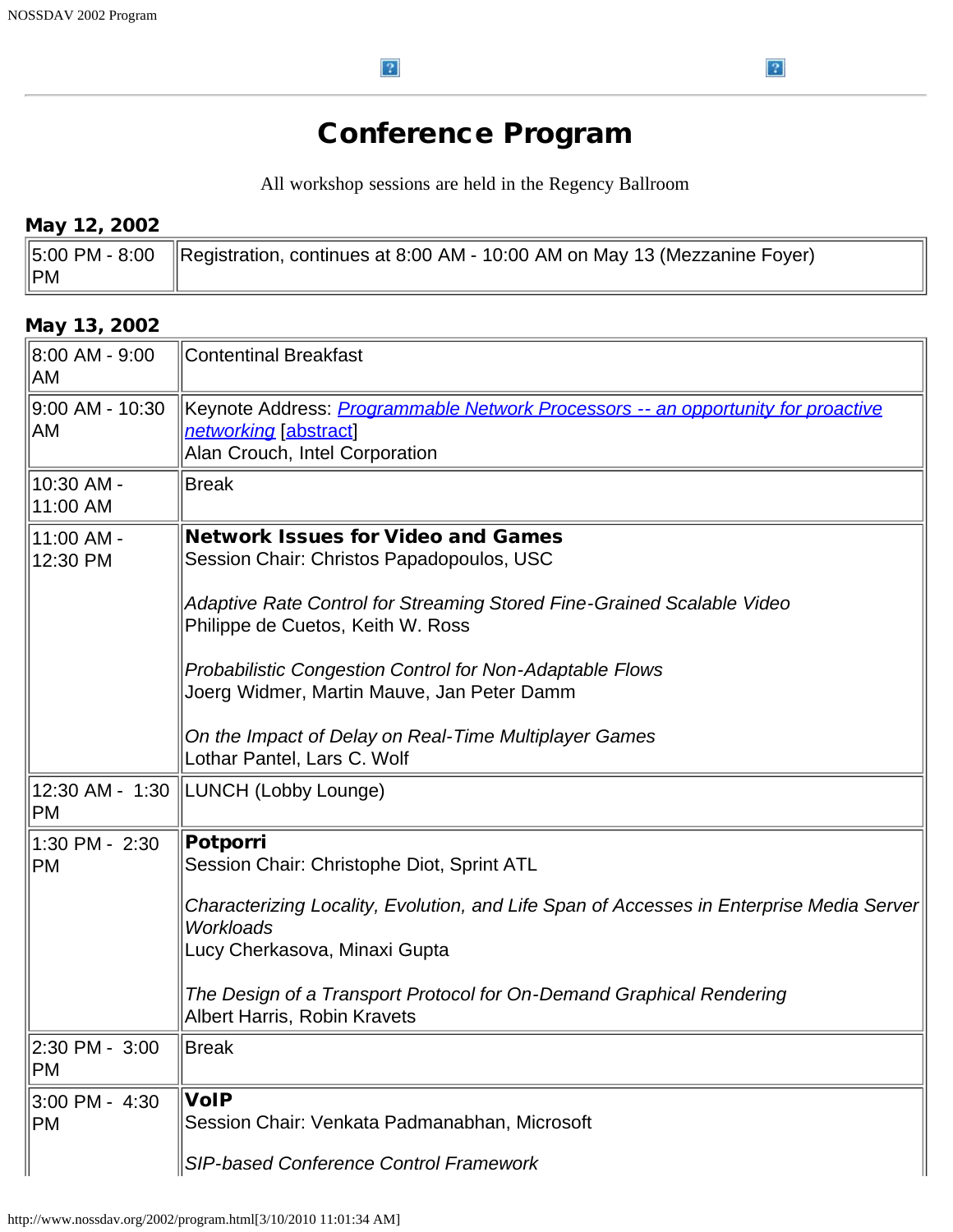| Petri Koskelainen, Henning Schulzrinne, Xiaotao Wu                                                                               |
|----------------------------------------------------------------------------------------------------------------------------------|
| Impact of Link Failures on VoIP Performance<br>Catherine Boutremans, Gianluca Iannaccone, Christophe Diot                        |
|                                                                                                                                  |
| $\parallel$ Comparison and Optimization of Packet Loss Repair Methods on VoIP Perceived Quality $\parallel$<br>under Bursty Loss |
| Wenyu Jiang, Henning Schulzrinne                                                                                                 |

## May 14, 2002

|                               | 8:00 AM - 9:00 AM Contentinal Breakfast                                                                                                  |
|-------------------------------|------------------------------------------------------------------------------------------------------------------------------------------|
| 9:00 AM - 10:30<br>AM         | <b>Mobile and Wireless System</b><br>Session Chair: Robin Kravets, UIUC                                                                  |
|                               | Understanding Bandwidth Allocation Techniques for the First-Hop in Wireless<br><b>Networks</b><br>Lili Qiu, Victor Bahl, Atul Adya       |
|                               | Application Level Hand-off Support for Mobile Media Transcoding<br>Sessions Sumit Roy, Bo Shen, Vijay Sundaram, Raj Kumar                |
|                               | Integration of Dynamic Voltage Scaling and Soft Real-Time Scheduling for Open<br><b>Mobile Systems</b><br>Wanghong Yuan, Klara Nahrstedt |
| 10:30 AM - 11:00<br>AM        | Break                                                                                                                                    |
| 11:00 AM - 12:00<br><b>PM</b> | <b>Distribution Overlays</b><br>Session Chair: Dan Rubenstein, Columbia                                                                  |
|                               | <b>Broadcast Federation: An Application-layer Broadcast Internetwork</b><br>Yatin Chawathe, Mukund Seshadri                              |
|                               | Topology-Aware Overlay Networks for Group Communication<br>Minseok Kwon, Sonia Fahmy                                                     |
| 12:00 PM - 1:00<br>PM         | LUNCH (Lobby Lounge)                                                                                                                     |
| 1:00 PM - 2:30<br>PM          | <b>Video Streaming I</b><br>Session Chair: Su Wen, Univ of Kentucky                                                                      |
|                               | A Demand Adaptive and Locality Aware (DALA) Streaming Media Server Cluster<br>Architecture                                               |
|                               | Zihui Ge, Ping Ji, Prashant Shenoy                                                                                                       |
|                               | Optimal Proxy Management for Multimedia Streaming in Content Distribution Networks                                                       |
|                               | Chitra Venkatramani, Olivier Verscheure, Pascal Frossard, Kang-Won Lee                                                                   |
|                               | Selecting among Replicated Batching Video-on-Demand Servers<br>Meng Guo, Mostafa Ammar, Ellen Zegura                                     |